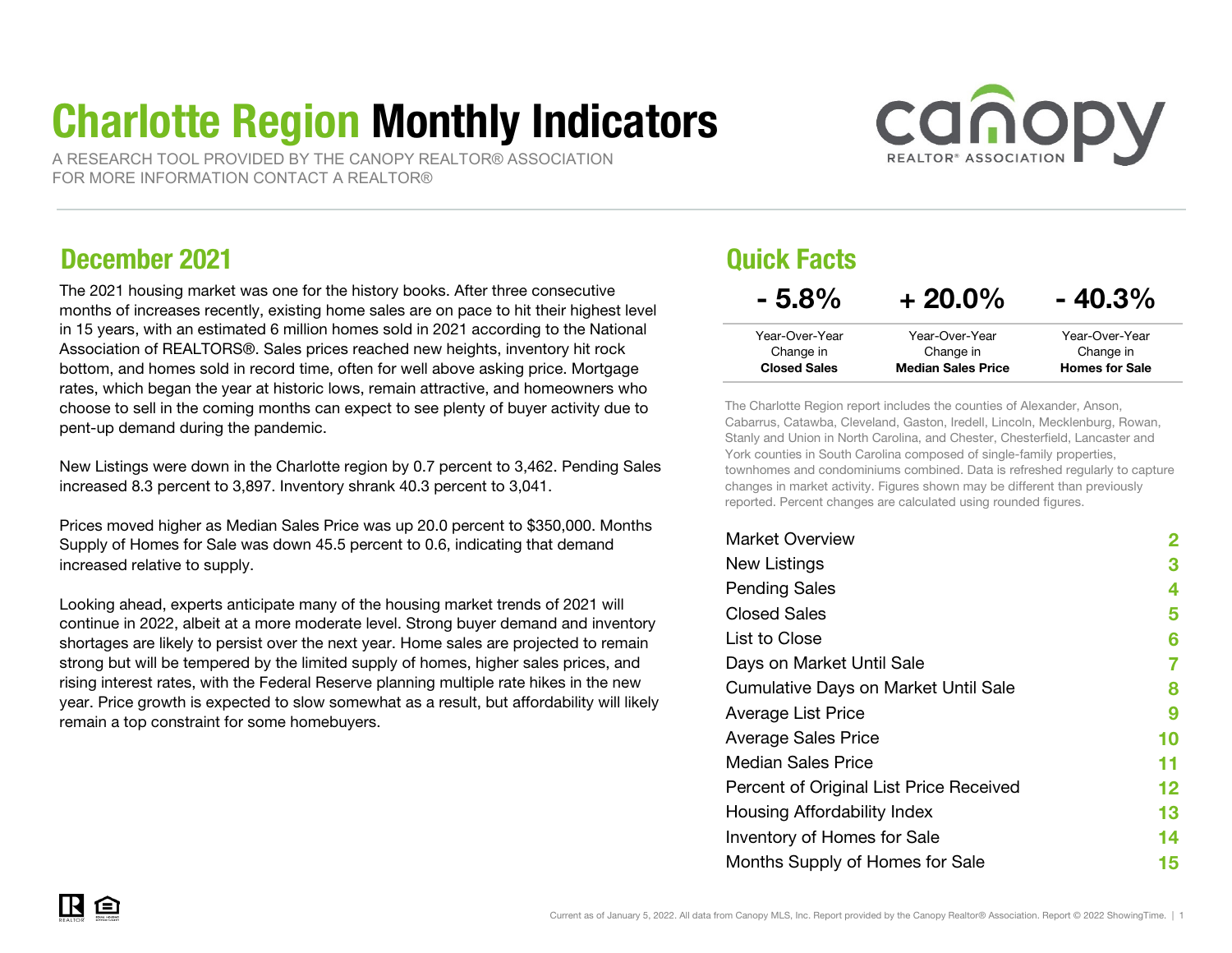# Market Overview

Key metrics by report month and for year-to-date (YTD) starting from the first of the year.



| <b>Key Metrics</b>                          | <b>Historical Sparkbars</b>            | 12-2020   | 12-2021            | <b>Percent Change</b> |                          | <b>YTD 2020 YTD 2021</b> | Percent Change    |
|---------------------------------------------|----------------------------------------|-----------|--------------------|-----------------------|--------------------------|--------------------------|-------------------|
| <b>New Listings</b>                         | 12-2019<br>12-2021<br>12-2020          | 3,486     | 3,462              | $-0.7%$               | 61,128                   | 64,010                   | $+4.7%$           |
| <b>Pending Sales</b>                        | 12-2019<br>12-2020<br>12-2021          | 3,600     | 3,897              | $+8.3%$               | 56,807                   | 59,979                   | $+5.6%$           |
| <b>Closed Sales</b>                         | 12-2019<br>12-2021<br>12-2020          | 4,993     | 4,702              | $-5.8%$               | 54,560                   | 59,031                   | $+8.2%$           |
| <b>List to Close</b>                        | 12-2021<br>12-2019<br>12-2020          | 84        | 75                 | $-10.7%$              | 88                       | 73                       | $-17.0%$          |
| Days on Market Until Sale                   | T H H<br>12-2021<br>12-2019<br>12-2020 | 26        | 20                 | $-23.1%$              | 35                       | 19                       | $-45.7%$          |
| <b>Cumulative Days on Market</b>            | 12-2019<br>12-2020<br>12-2021          | 29        | 19                 | $-34.5%$              | 40                       | 19                       | $-52.5%$          |
| <b>Average List Price</b>                   | 12-2019<br>12-2020<br>12-2021          | \$346,207 | \$393,883          | $+13.8%$              | \$355,498                | \$397,961                | $+11.9%$          |
| <b>Average Sales Price</b>                  | 12-2019<br>12-2020<br>12-2021          | \$350,344 | $$410,119$ + 17.1% |                       | \$335,018                | \$386,849                | $+15.5%$          |
| <b>Median Sales Price</b>                   | 12-2019<br>12-2020<br>12-2021          | \$291,700 | \$350,000          | $+20.0%$              | \$280,000                | \$325,180                | $+16.1%$          |
| <b>Pct. of Original List Price Received</b> | 12-2019<br>12-2020<br>12-2021          | 98.9%     | 100.2%             | $+1.3%$               | 98.0%                    | 100.8%                   | $+2.9%$           |
| <b>Housing Affordability Index</b>          | 12-2021<br>12-2019<br>12-2020          | 96        | 81                 | $-15.6%$              | 101                      | 87                       | $-13.9%$          |
| <b>Inventory of Homes for Sale</b>          | 12-2019<br>12-2020<br>12-2021          | 5,097     | 3,041              | $-40.3%$              | $\overline{\phantom{a}}$ | --                       | $\qquad \qquad -$ |
| <b>Months Supply of Homes for Sale</b>      | 12-2019<br>12-2020<br>12-2021          | 1.1       | 0.6                | $-45.5%$              |                          |                          |                   |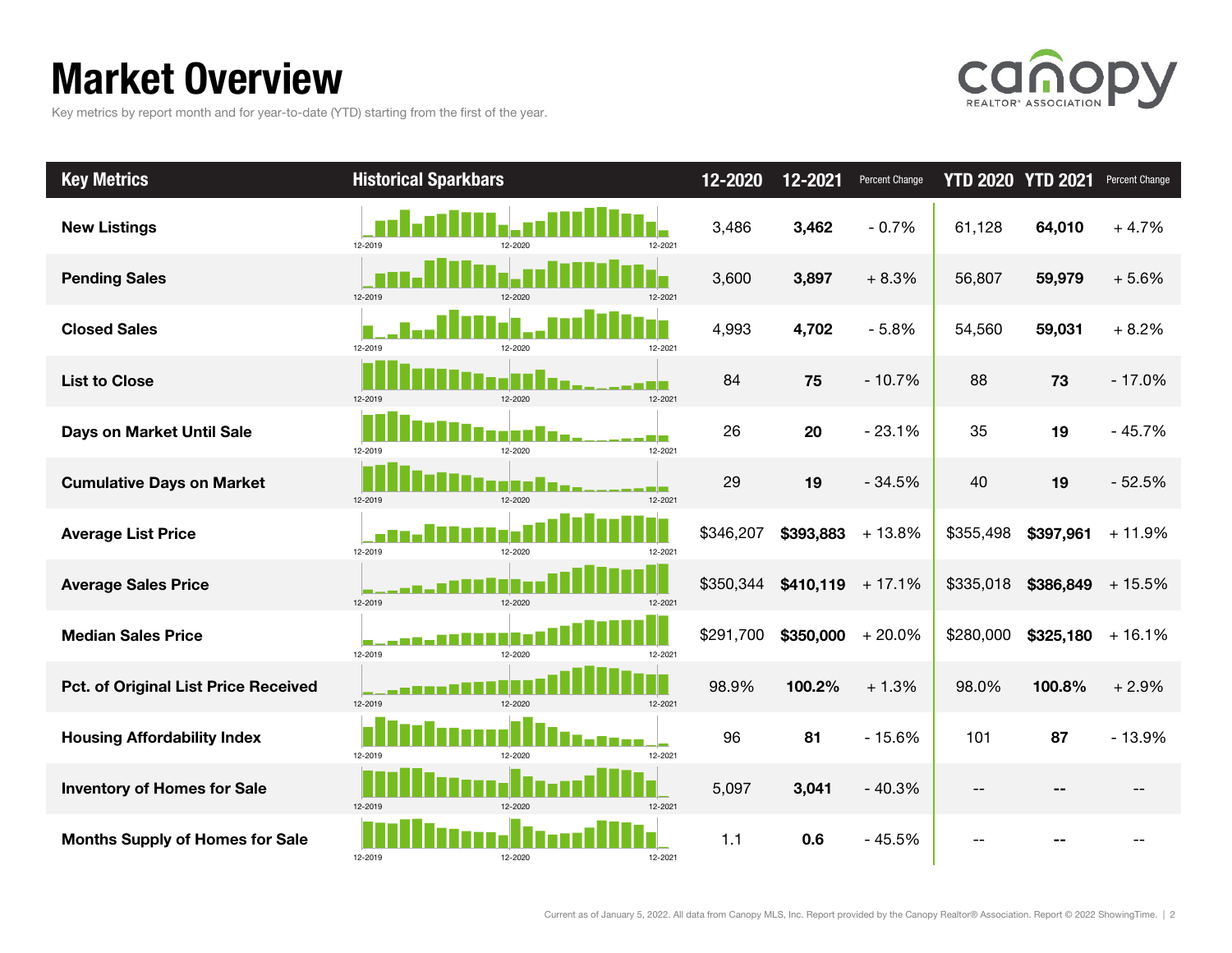# New Listings

A count of the properties that have been newly listed on the market in a given month.





### Historical New Listings by Month

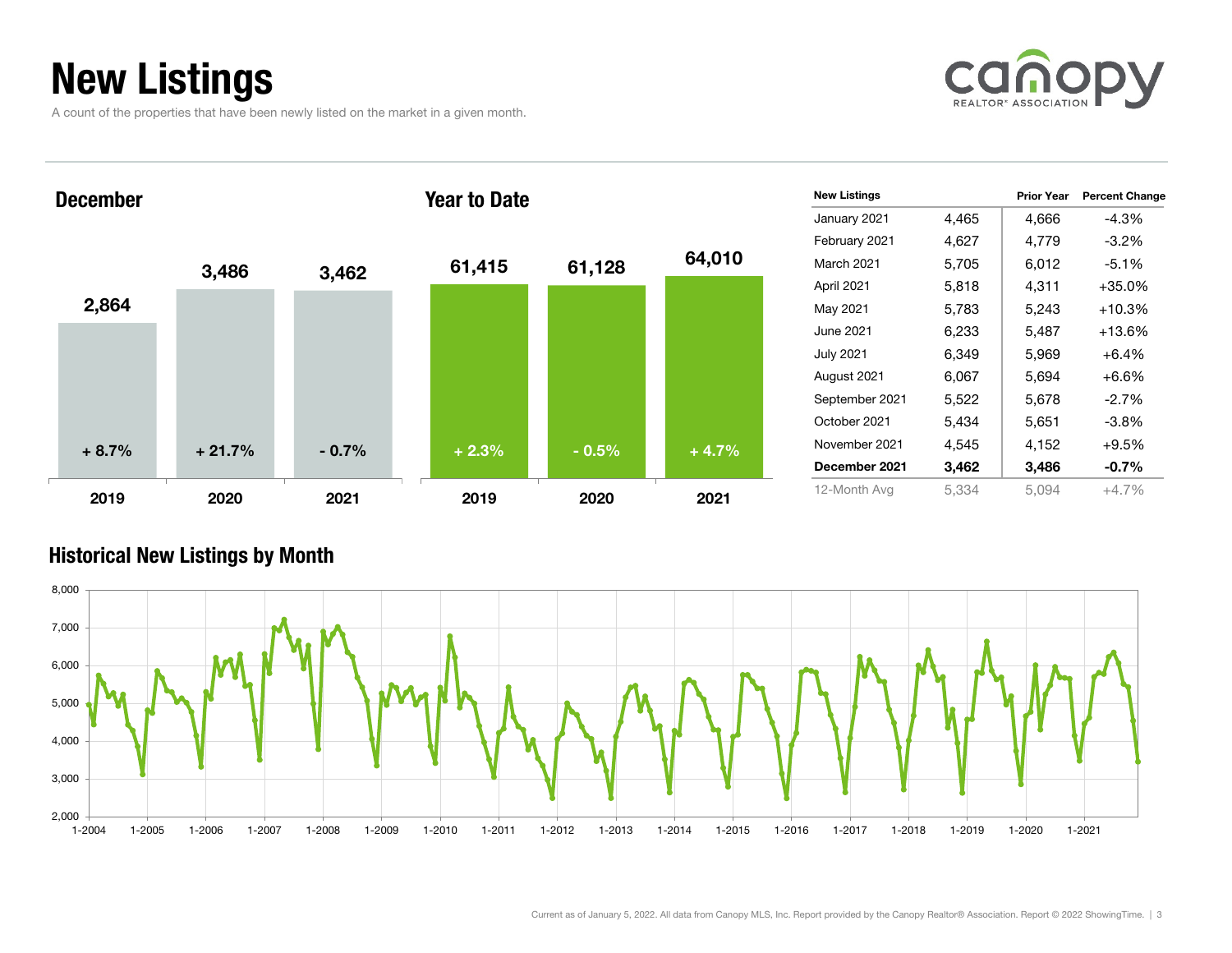# Pending Sales

A count of the properties on which contracts have been accepted in a given month. Pending contracts include "Under Contract-Show" and "Under Contract-No Show" statuses.



December

#### Year to Date



| <b>Pending Sales</b> |       | <b>Prior Year</b> | <b>Percent Change</b> |
|----------------------|-------|-------------------|-----------------------|
| January 2021         | 4,605 | 4,164             | $+10.6%$              |
| February 2021        | 4,590 | 4,326             | $+6.1%$               |
| March 2021           | 5,463 | 4,355             | $+25.4%$              |
| April 2021           | 5,203 | 3,728             | $+39.6%$              |
| May 2021             | 5,343 | 5,509             | $-3.0\%$              |
| June 2021            | 5,362 | 5,769             | $-7.1%$               |
| <b>July 2021</b>     | 5,234 | 5,465             | $-4.2%$               |
| August 2021          | 5,613 | 5,519             | $+1.7%$               |
| September 2021       | 5,023 | 5,087             | $-1.3%$               |
| October 2021         | 5,089 | 5,037             | $+1.0%$               |
| November 2021        | 4,557 | 4,248             | $+7.3%$               |
| December 2021        | 3,897 | 3,600             | +8.3%                 |
| 12-Month Avg         | 4,998 | 4,734             | $+5.6%$               |

### Historical Pending Sales by Month



Note:Canopy MLS, Inc. did not include "Showable" Under Contract listings in the Pending Sales stats before July 2012. Listing agents report listings as "Under Contract-Show" earlier in the transaction. As a result, Pending stats trend higher since July 2012.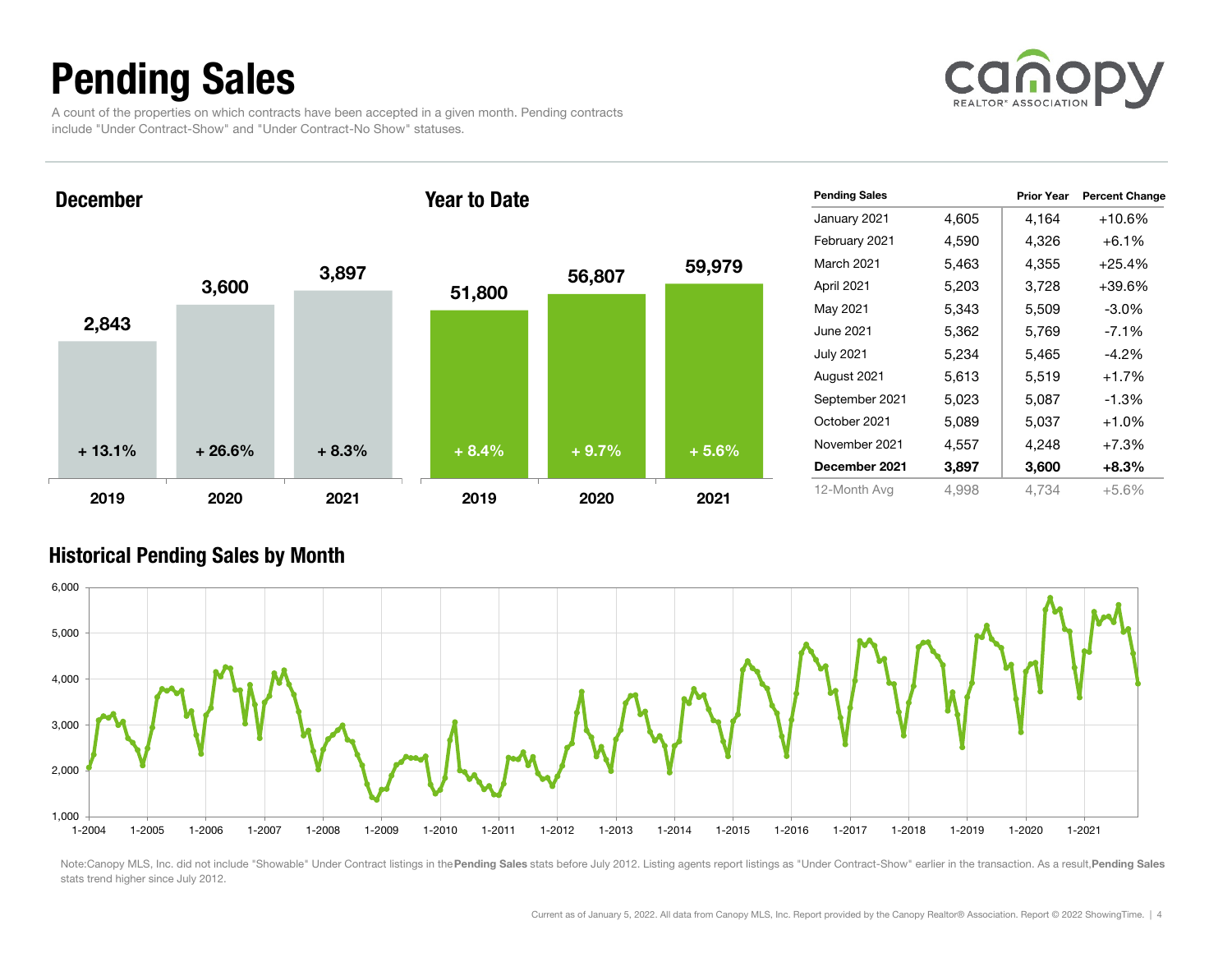### Closed Sales

A count of the actual sales that closed in a given month.





### Historical Closed Sales by Month

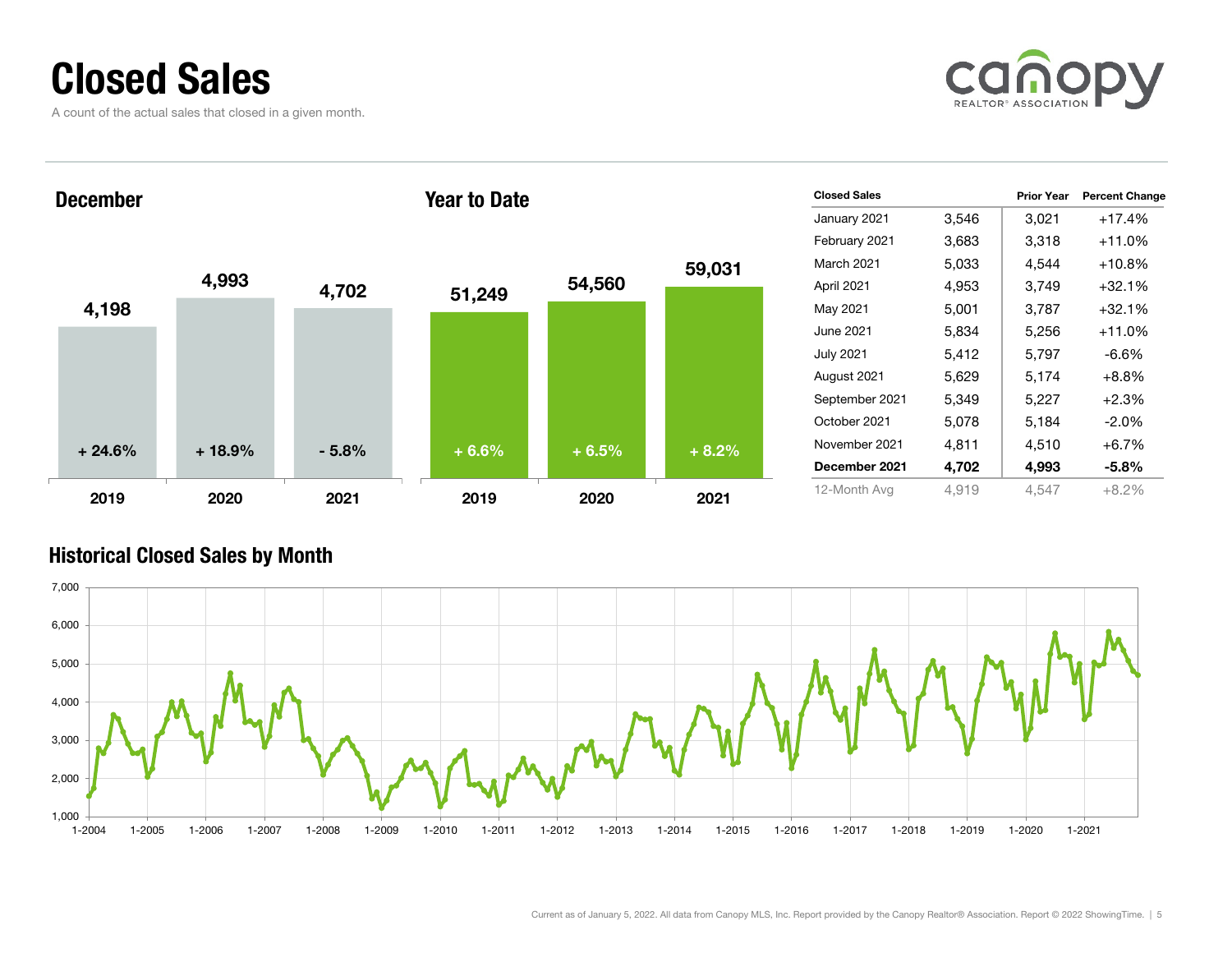# List to Close

List to Close provides the total number of days specific to the MLS number from "Listing Date" to "Sold Date."





| <b>List to Close</b> |    | <b>Prior Year</b> | <b>Percent Change</b> |
|----------------------|----|-------------------|-----------------------|
| January 2021         | 84 | 100               | $-16.0\%$             |
| February 2021        | 89 | 100               | $-11.0%$              |
| March 2021           | 79 | 96                | $-17.7%$              |
| April 2021           | 75 | 90                | $-16.7%$              |
| May 2021             | 70 | 91                | $-23.1%$              |
| June 2021            | 68 | 90                | $-24.4%$              |
| <b>July 2021</b>     | 66 | 89                | $-25.8%$              |
| August 2021          | 68 | 86                | $-20.9\%$             |
| September 2021       | 69 | 84                | -17.9%                |
| October 2021         | 72 | 80                | $-10.0\%$             |
| November 2021        | 75 | 78                | $-3.8\%$              |
| December 2021        | 75 | 84                | $-10.7%$              |
| 12-Month Avg*        | 73 | 88                | $-17.0%$              |

\* List to Close for all properties from January 2021 through December 2021. This is not the average of the individual figures above.



### Historical List to Close by Month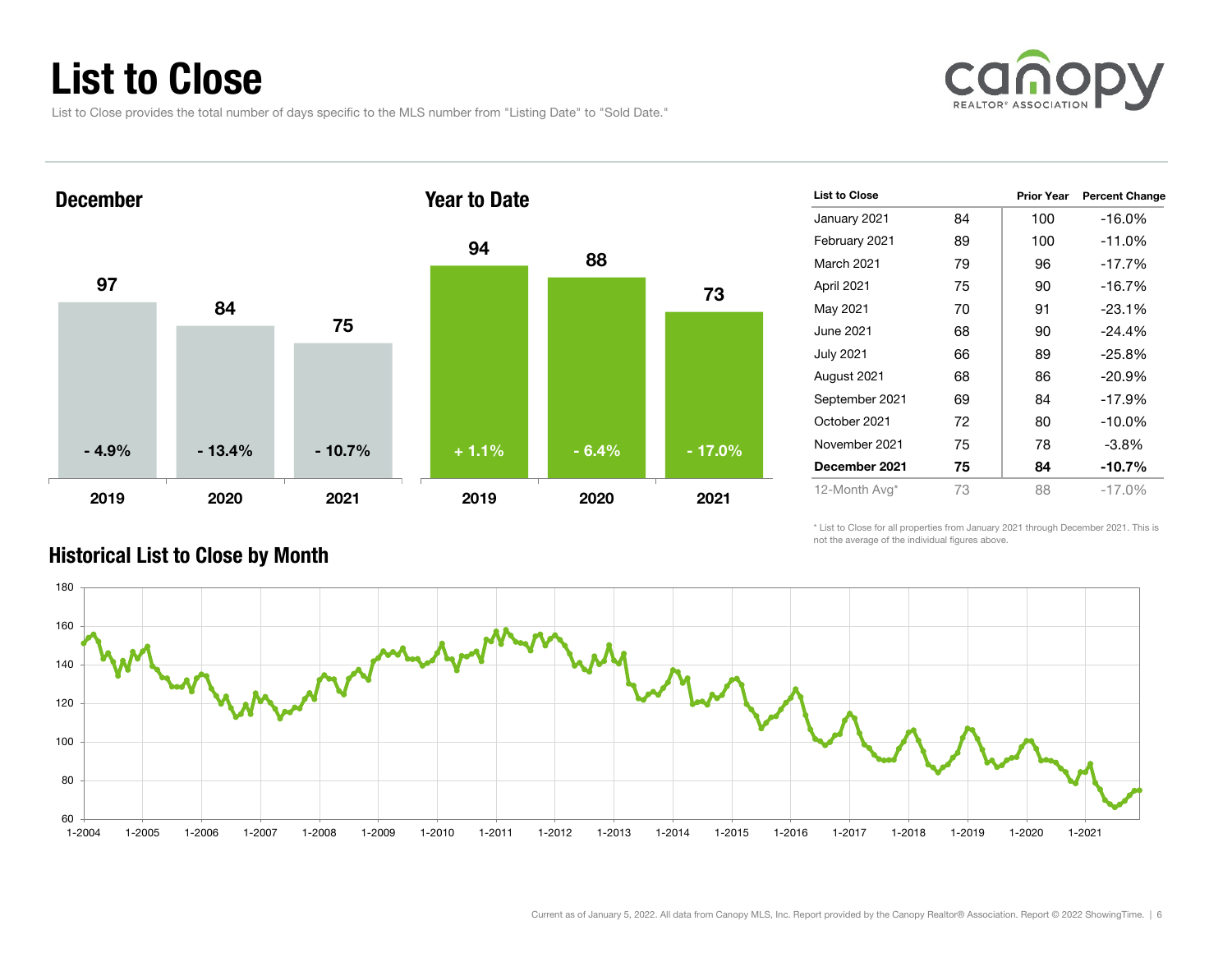# Days on Market Until Sale



Days on Market (DOM) tracks the days on market for a property specific to the MLS number. DOM accrues for "Active" and "Under Contract-Show" statuses. DOM does not include any days that the listing is in "Under Contract-No Show," "Temporarily off Market," "Closed/Sold," "Expired" and "Withdrawn" statuses.



| Days on Market    |    | <b>Prior Year</b> | <b>Percent Change</b> |
|-------------------|----|-------------------|-----------------------|
| January 2021      | 27 | 47                | -42.6%                |
| February 2021     | 32 | 50                | $-36.0\%$             |
| <b>March 2021</b> | 25 | 46                | $-45.7%$              |
| April 2021        | 21 | 39                | -46.2%                |
| May 2021          | 17 | 36                | $-52.8%$              |
| June 2021         | 14 | 38                | $-63.2%$              |
| <b>July 2021</b>  | 14 | 37                | $-62.2%$              |
| August 2021       | 15 | 34                | -55.9%                |
| September 2021    | 16 | 30                | $-46.7%$              |
| October 2021      | 17 | 26                | -34.6%                |
| November 2021     | 20 | 26                | $-23.1%$              |
| December 2021     | 20 | 26                | $-23.1%$              |
| 12-Month Avg*     | 19 | 35                | $-45.7\%$             |

### Historical Days on Market Until Sale by Month

\* Days on Market for all properties from January 2021 through December 2021. This is not the average of the individual figures above.

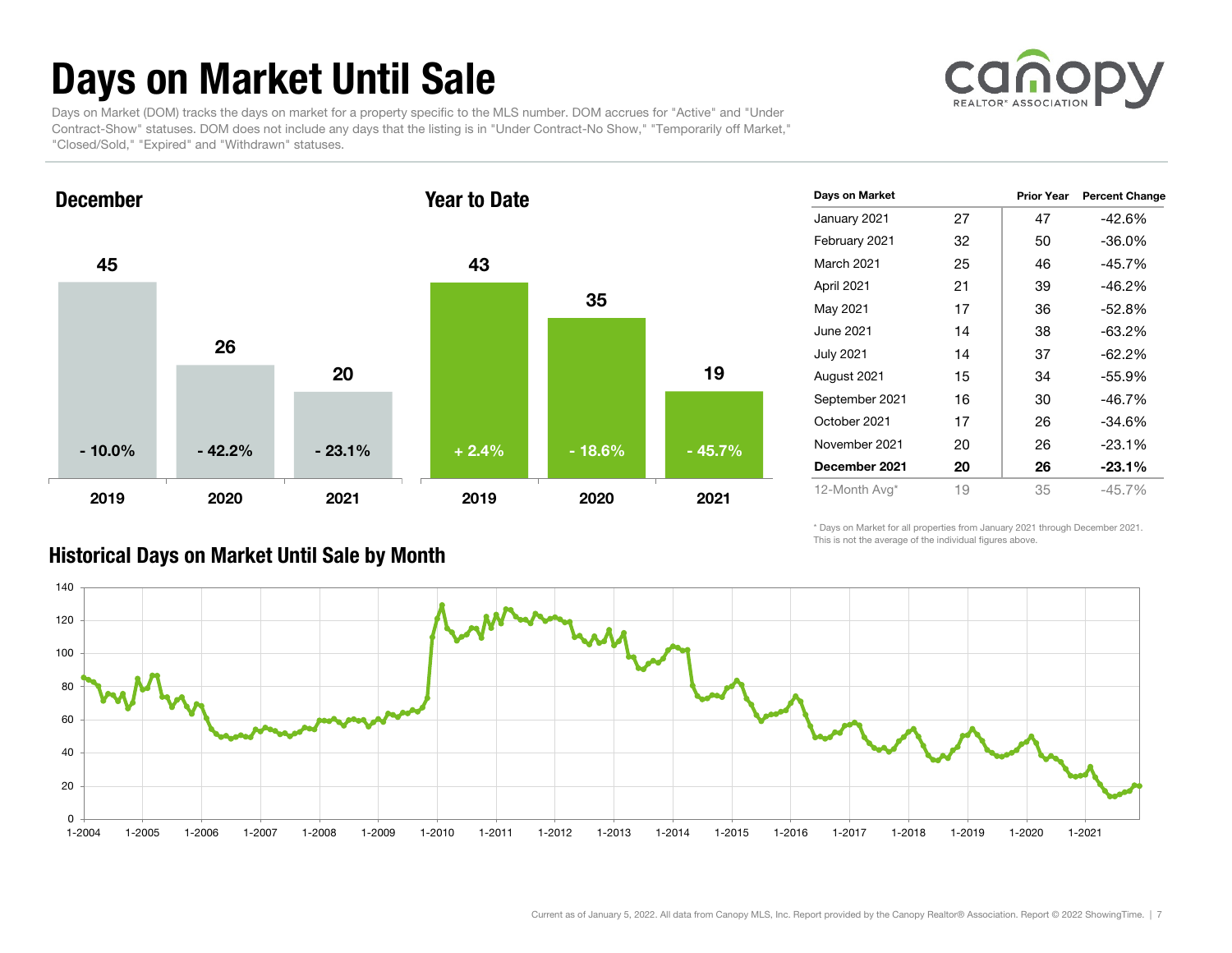# Cumulative Days on Market Until Sale



Cumulative Days on Market (CDOM) functions like DOM; however, CDOM tracks the days on market for a property over multiple listings on the property. When a new listing is entered, the CDOM only resets to zero if the previous listing closed (as in sold) or if the previous listing has been off market (expired or withdrawn) for more than 90 days.



#### Historical Cumulative Days on Market Until Sale by Month

| <b>Cumulative Days on Market</b> |    | Prior Year | <b>Percent Change</b> |  |
|----------------------------------|----|------------|-----------------------|--|
| January 2021                     | 28 | 55         | -49.1%                |  |
| February 2021                    | 35 | 60         | $-41.7%$              |  |
| March 2021                       | 27 | 55         | -50.9%                |  |
| April 2021                       | 22 | 46         | $-52.2%$              |  |
| May 2021                         | 18 | 39         | -53.8%                |  |
| June 2021                        | 14 | 43         | $-67.4%$              |  |
| <b>July 2021</b>                 | 14 | 41         | $-65.9%$              |  |
| August 2021                      | 14 | 38         | $-63.2%$              |  |
| September 2021                   | 16 | 34         | $-52.9%$              |  |
| October 2021                     | 17 | 29         | $-41.4%$              |  |
| November 2021                    | 19 | 29         | -34.5%                |  |
| December 2021                    | 19 | 29         | $-34.5%$              |  |
| 12-Month Avg*                    | 19 | 40         | $-52.5%$              |  |

\* Cumulative Days on Market for all properties from January 2021 through December 2021. This is not the average of the individual figures above.

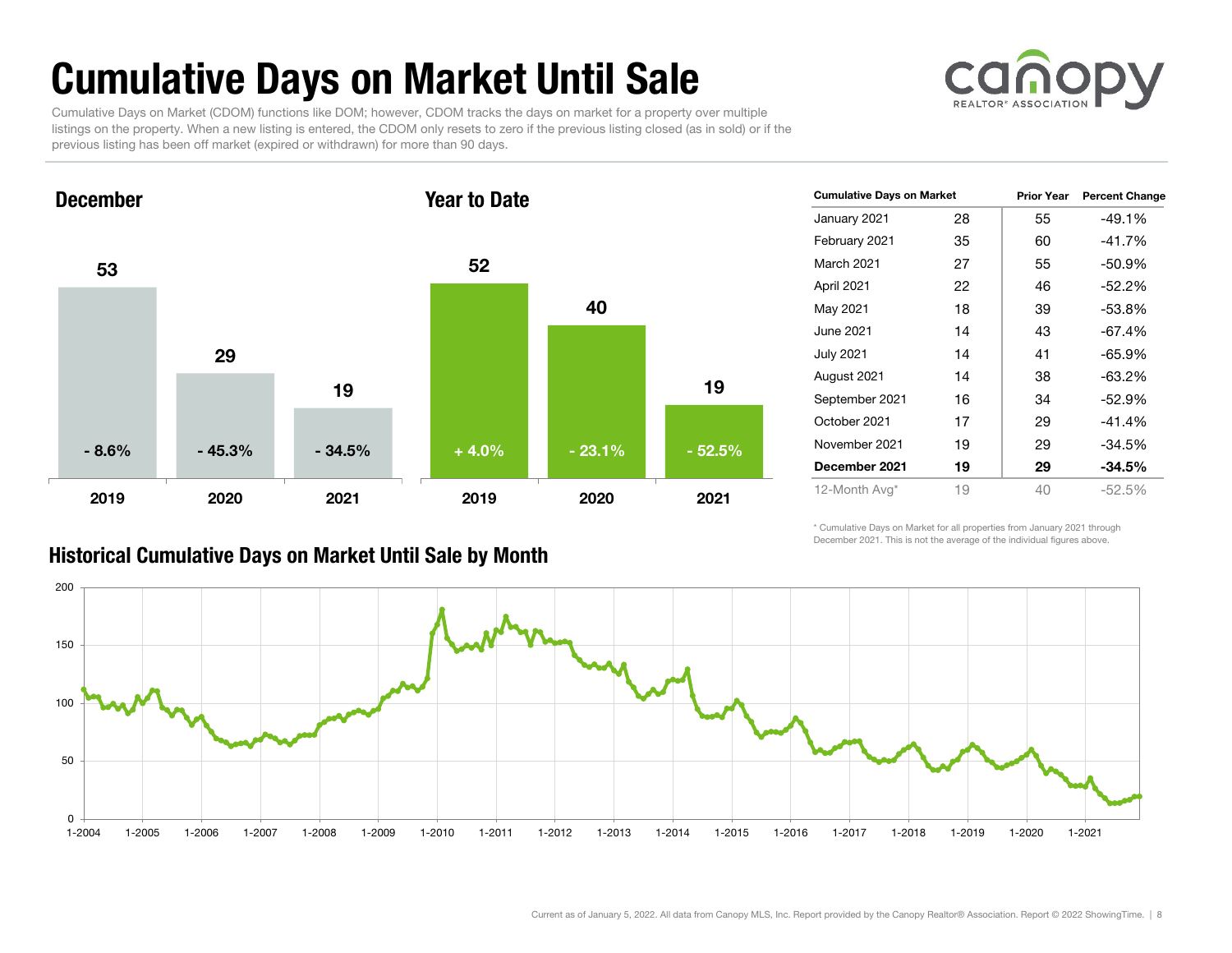# Average List Price

Average list price for all homes that have been newly listed on the market in a given month.



December

#### Year to Date



| <b>Average List Price</b> |           | <b>Prior Year</b> | <b>Percent Change</b> |
|---------------------------|-----------|-------------------|-----------------------|
| January 2021              | \$371,063 | \$336,257         | +10.4%                |
| February 2021             | \$379,546 | \$351,608         | $+7.9%$               |
| March 2021                | \$393,105 | \$347,808         | +13.0%                |
| April 2021                | \$414,281 | \$334,682         | $+23.8%$              |
| May 2021                  | \$399,749 | \$373,970         | $+6.9%$               |
| June 2021                 | \$414,245 | \$364,493         | +13.6%                |
| <b>July 2021</b>          | \$393,931 | \$365,393         | $+7.8%$               |
| August 2021               | \$393,531 | \$358,741         | $+9.7%$               |
| September 2021            | \$406,001 | \$361,867         | +12.2%                |
| October 2021              | \$406,176 | \$361,230         | $+12.4%$              |
| November 2021             | \$398,060 | \$351,722         | +13.2%                |
| December 2021             | \$393,883 | \$346,207         | +13.8%                |
| 12-Month Avg*             | \$397,961 | \$355,498         | $+11.9%$              |

\* Average List Price for all properties from January 2021 through December 2021. This is not the average of the individual figures above.



### Historical Average List Price by Month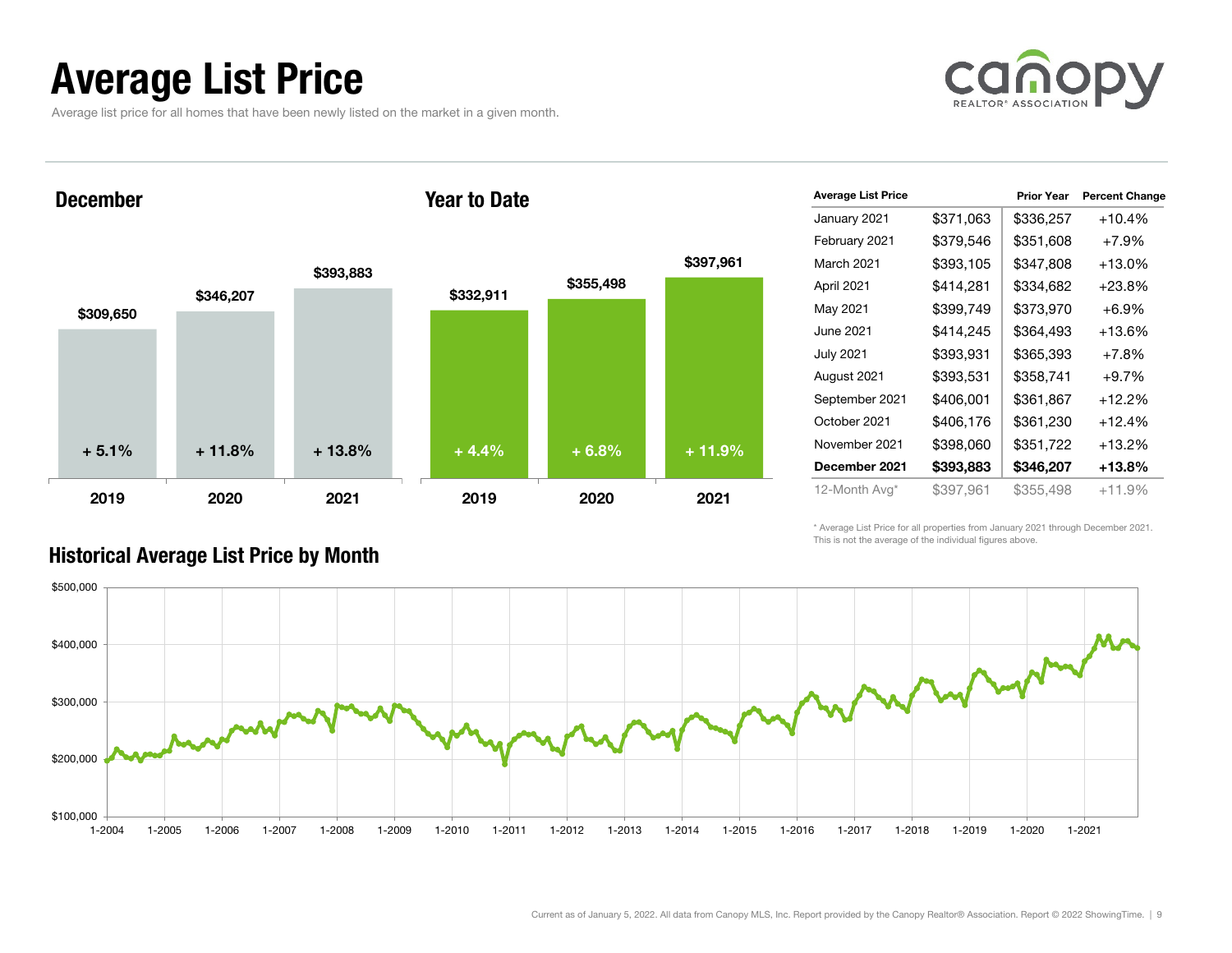## Average Sales Price

Average sales price for all closed sales, not accounting for seller concessions, in a given month.



December

#### Year to Date



| <b>Average Sales Price</b> |           | <b>Prior Year</b> | <b>Percent Change</b> |
|----------------------------|-----------|-------------------|-----------------------|
| January 2021               | \$339,907 | \$299,300         | +13.6%                |
| February 2021              | \$341,114 | \$304,792         | $+11.9%$              |
| March 2021                 | \$371,565 | \$315,166         | $+17.9%$              |
| April 2021                 | \$378,751 | \$324,372         | $+16.8%$              |
| May 2021                   | \$394,270 | \$309,794         | $+27.3%$              |
| June 2021                  | \$405,306 | \$332,983         | $+21.7%$              |
| <b>July 2021</b>           | \$397,487 | \$344,471         | $+15.4%$              |
| August 2021                | \$392,795 | \$350,475         | $+12.1%$              |
| September 2021             | \$387,510 | \$348,085         | $+11.3%$              |
| October 2021               | \$388,264 | \$354,886         | $+9.4%$               |
| November 2021              | \$406,792 | \$348,739         | $+16.6%$              |
| December 2021              | \$410,119 | \$350,344         | +17.1%                |
| 12-Month Avg*              | \$386,849 | \$335,018         | $+15.5%$              |

\* Average Sales Price for all properties from January 2021 through December 2021. This is not the average of the individual figures above.



### Historical Average Sales Price by Month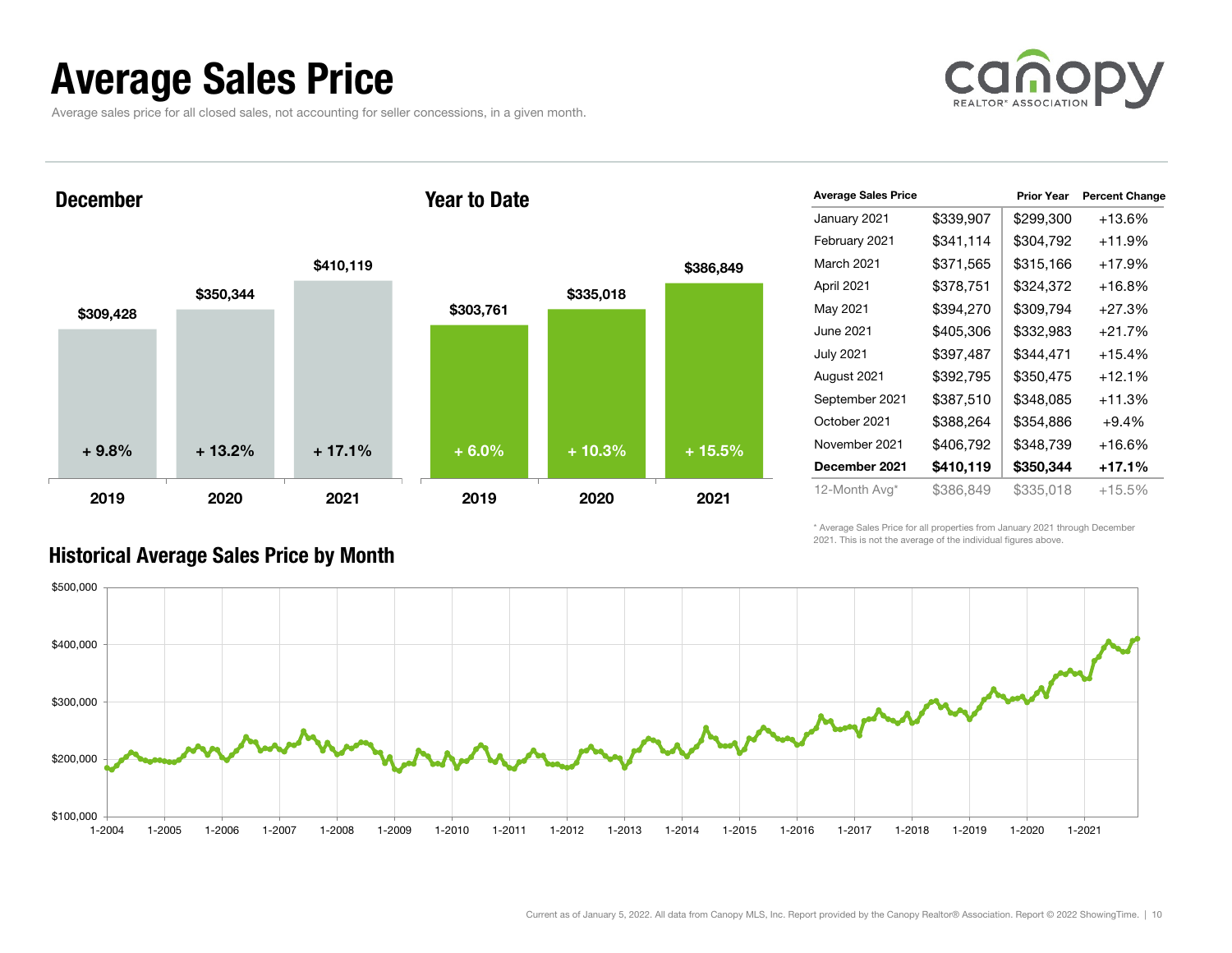## Median Sales Price

Point at which half of the sales sold for more and half sold for less, not accounting for seller concessions, in a given month.



December

#### Year to Date



| <b>Median Sales Price</b> |           | <b>Prior Year</b> | <b>Percent Change</b> |
|---------------------------|-----------|-------------------|-----------------------|
| January 2021              | \$285,000 | \$252,708         | $+12.8%$              |
| February 2021             | \$294,990 | \$262,500         | $+12.4%$              |
| March 2021                | \$307,000 | \$272,000         | $+12.9\%$             |
| April 2021                | \$315,000 | \$275,000         | $+14.5%$              |
| May 2021                  | \$324,000 | \$265,000         | $+22.3%$              |
| June 2021                 | \$335,000 | \$283,000         | +18.4%                |
| <b>July 2021</b>          | \$330,000 | \$285,000         | $+15.8%$              |
| August 2021               | \$332,800 | \$290,000         | $+14.8%$              |
| September 2021            | \$335,000 | \$289,000         | $+15.9%$              |
| October 2021              | \$335,000 | \$290,000         | $+15.5%$              |
| November 2021             | \$352,233 | \$290,000         | +21.5%                |
| December 2021             | \$350,000 | \$291,700         | +20.0%                |
| 12-Month Avg*             | \$325,180 | \$280,000         | +16.1%                |

\* Median Sales Price for all properties from January 2021 through December 2021. This is not the average of the individual figures above.



### Historical Median Sales Price by Month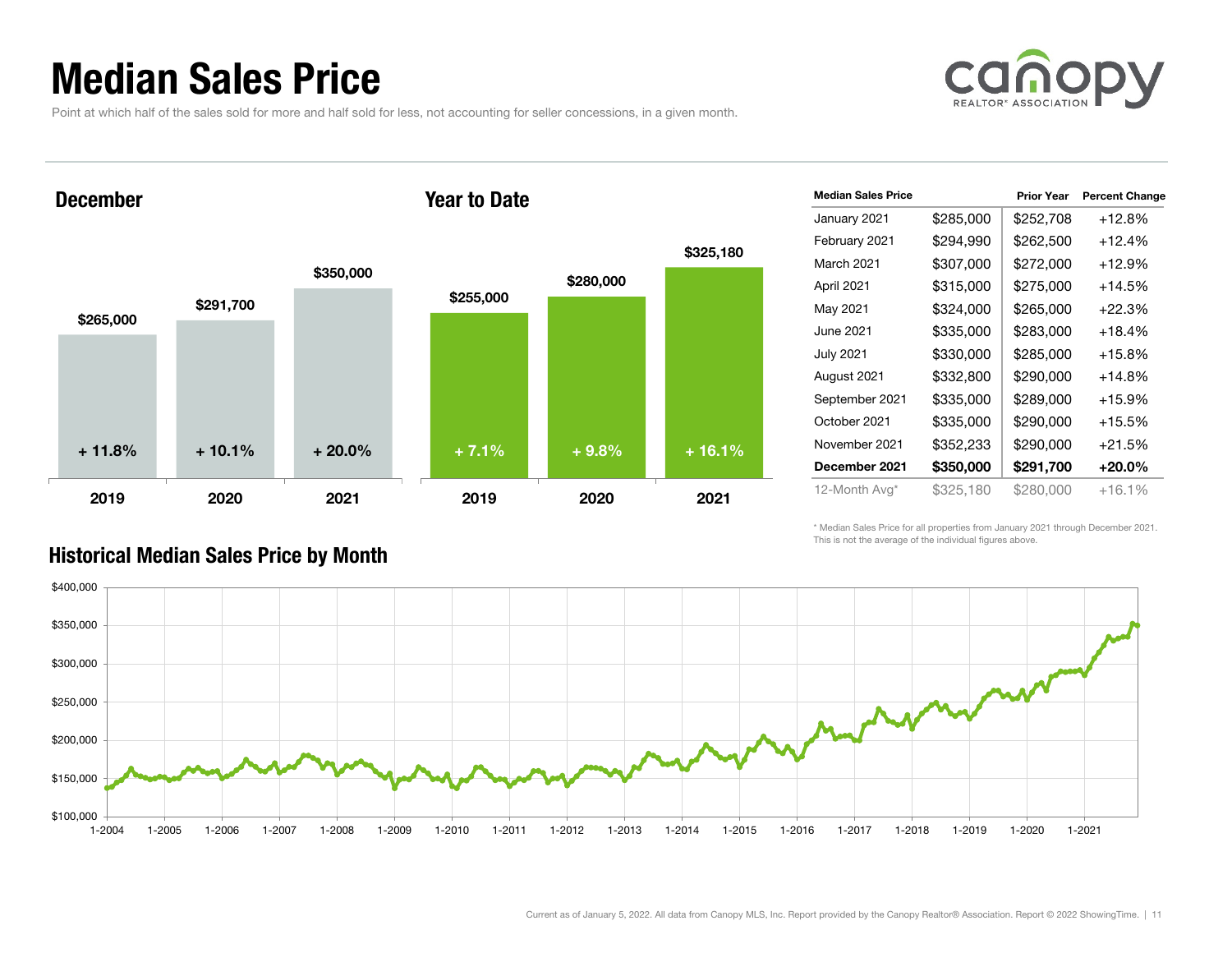# Percent of Original List Price Received

Percentage found when dividing a property's sales price by its original list price, then taking the average for all properties sold in a given month, not accounting for seller concessions.



December

#### Year to Date



### Historical Percent of Original List Price Received by Month

| Pct. of Orig. Price Received |        | <b>Prior Year</b> | <b>Percent Change</b> |
|------------------------------|--------|-------------------|-----------------------|
| January 2021                 | 98.9%  | 96.1%             | $+2.9%$               |
| February 2021                | 99.3%  | 96.8%             | $+2.6%$               |
| <b>March 2021</b>            | 100.1% | 97.3%             | $+2.9%$               |
| April 2021                   | 101.0% | 97.7%             | $+3.4%$               |
| May 2021                     | 101.7% | 97.6%             | $+4.2%$               |
| June 2021                    | 102.0% | 97.6%             | $+4.5%$               |
| <b>July 2021</b>             | 101.8% | 98.1%             | $+3.8%$               |
| August 2021                  | 101.5% | 98.5%             | $+3.0%$               |
| September 2021               | 101.0% | 98.6%             | $+2.4%$               |
| October 2021                 | 100.5% | 98.7%             | $+1.8%$               |
| November 2021                | 100.2% | 98.9%             | +1.3%                 |
| December 2021                | 100.2% | 98.9%             | $+1.3%$               |
| 12-Month Avg*                | 100.8% | 98.0%             | $+2.9%$               |

\* Pct. of Orig. Price Received for all properties from January 2021 through December 2021. This is not the average of the individual figures above.

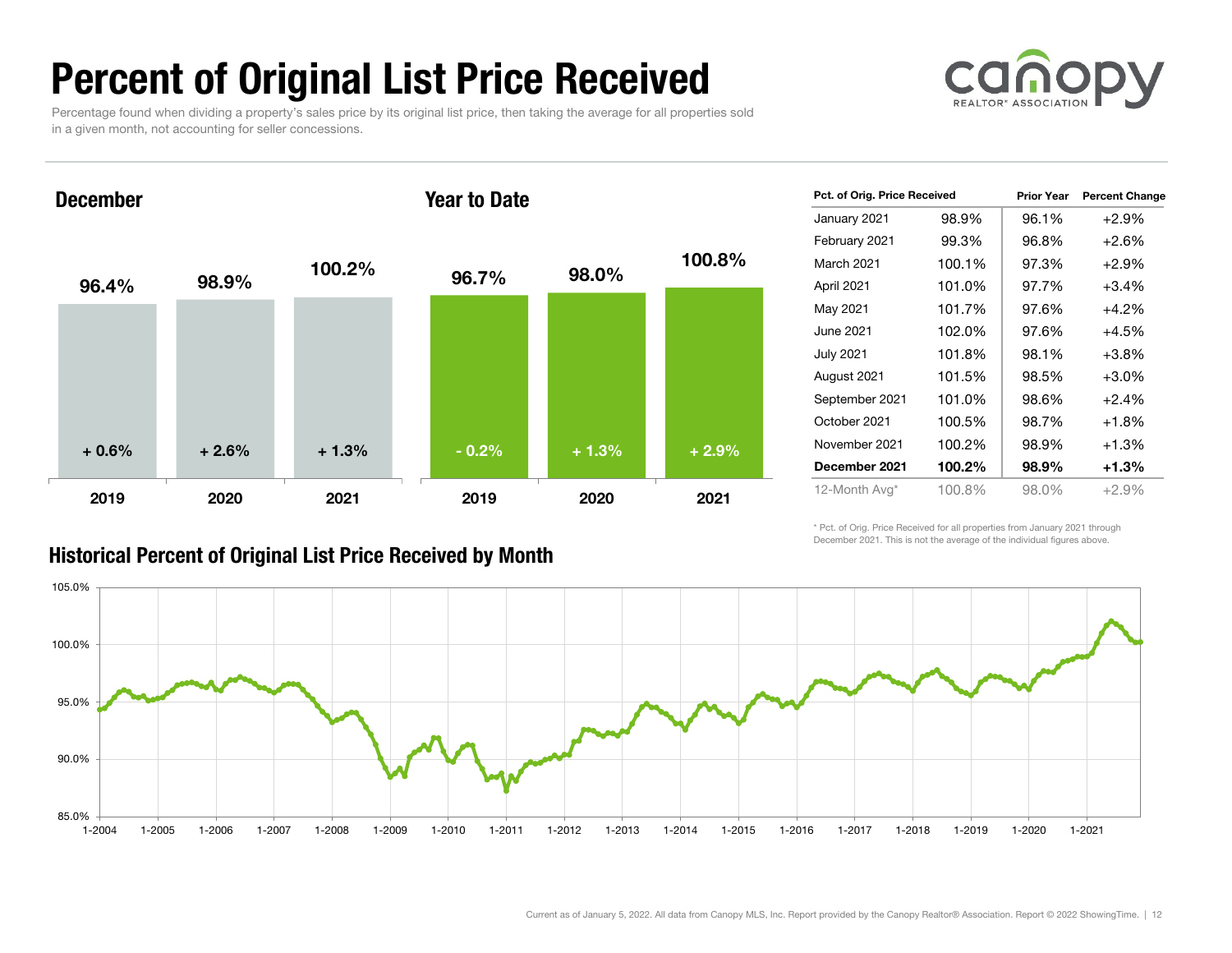# Housing Affordability Index



This index measures housing affordability for the region. For example, an index of 120 means the median household income is 120% of what is necessary to qualify for the median-priced home under prevailing interest rates. A higher number means greater affordability.



| <b>Affordability Index</b> |    | <b>Prior Year</b> | <b>Percent Change</b> |
|----------------------------|----|-------------------|-----------------------|
| January 2021               | 99 | 111               | $-10.8%$              |
| February 2021              | 95 | 107               | $-11.2%$              |
| <b>March 2021</b>          | 92 | 103               | $-10.7%$              |
| April 2021                 | 89 | 102               | $-12.7%$              |
| May 2021                   | 87 | 106               | -17.9%                |
| June 2021                  | 84 | 99                | $-15.2%$              |
| <b>July 2021</b>           | 86 | 99                | $-13.1%$              |
| August 2021                | 85 | 97                | $-12.4%$              |
| September 2021             | 84 | 97                | $-13.4%$              |
| October 2021               | 84 | 97                | $-13.4%$              |
| November 2021              | 80 | 97                | -17.5%                |
| December 2021              | 81 | 96                | $-15.6\%$             |
| 12-Month Avg               | 87 | 101               | $-13.9%$              |

### Historical Housing Affordability Index by Mont h

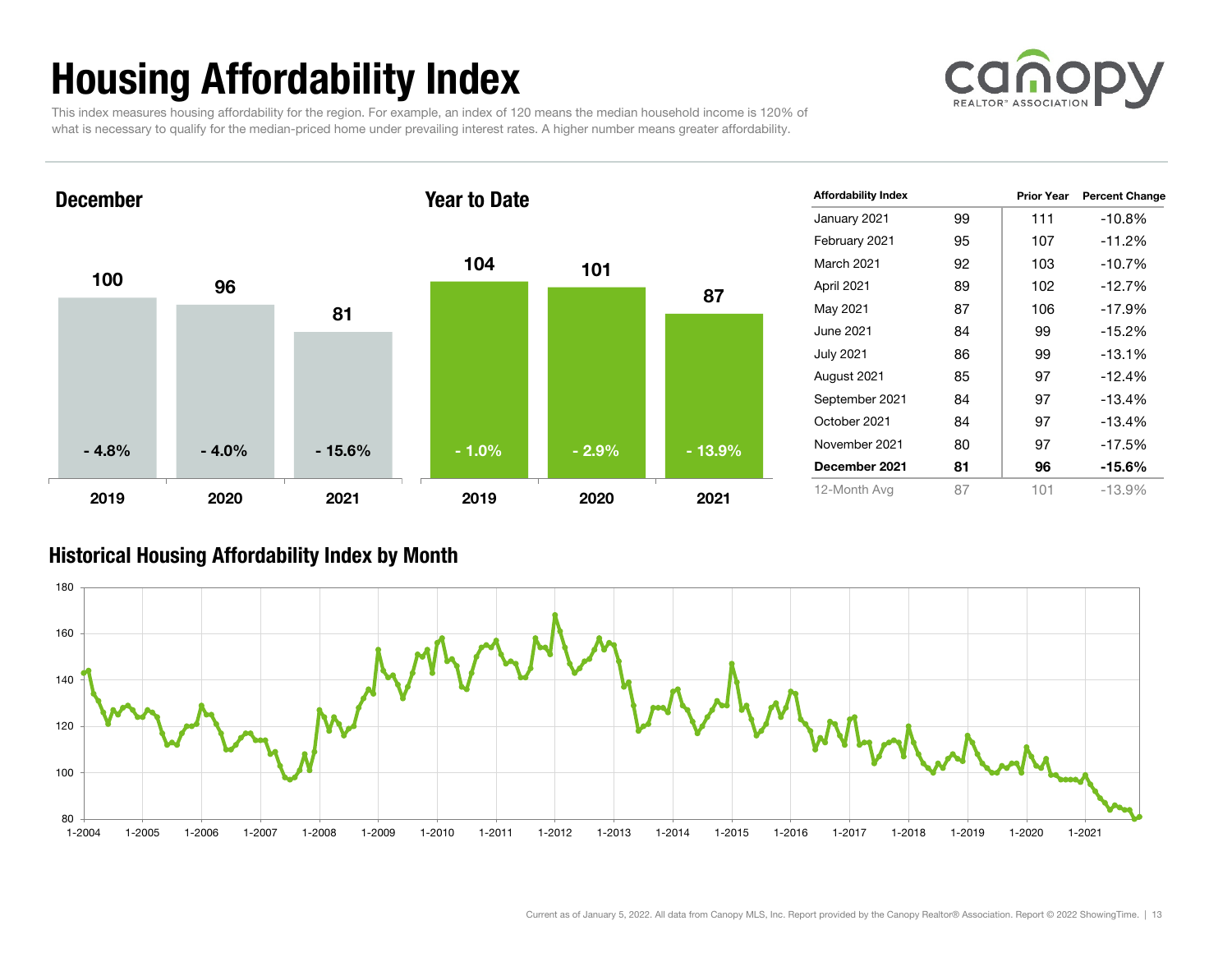## Inventory of Homes for Sale

The number of properties available for sale in active status at the end of a given month.





### Historical Inventory of Homes for Sale by Month